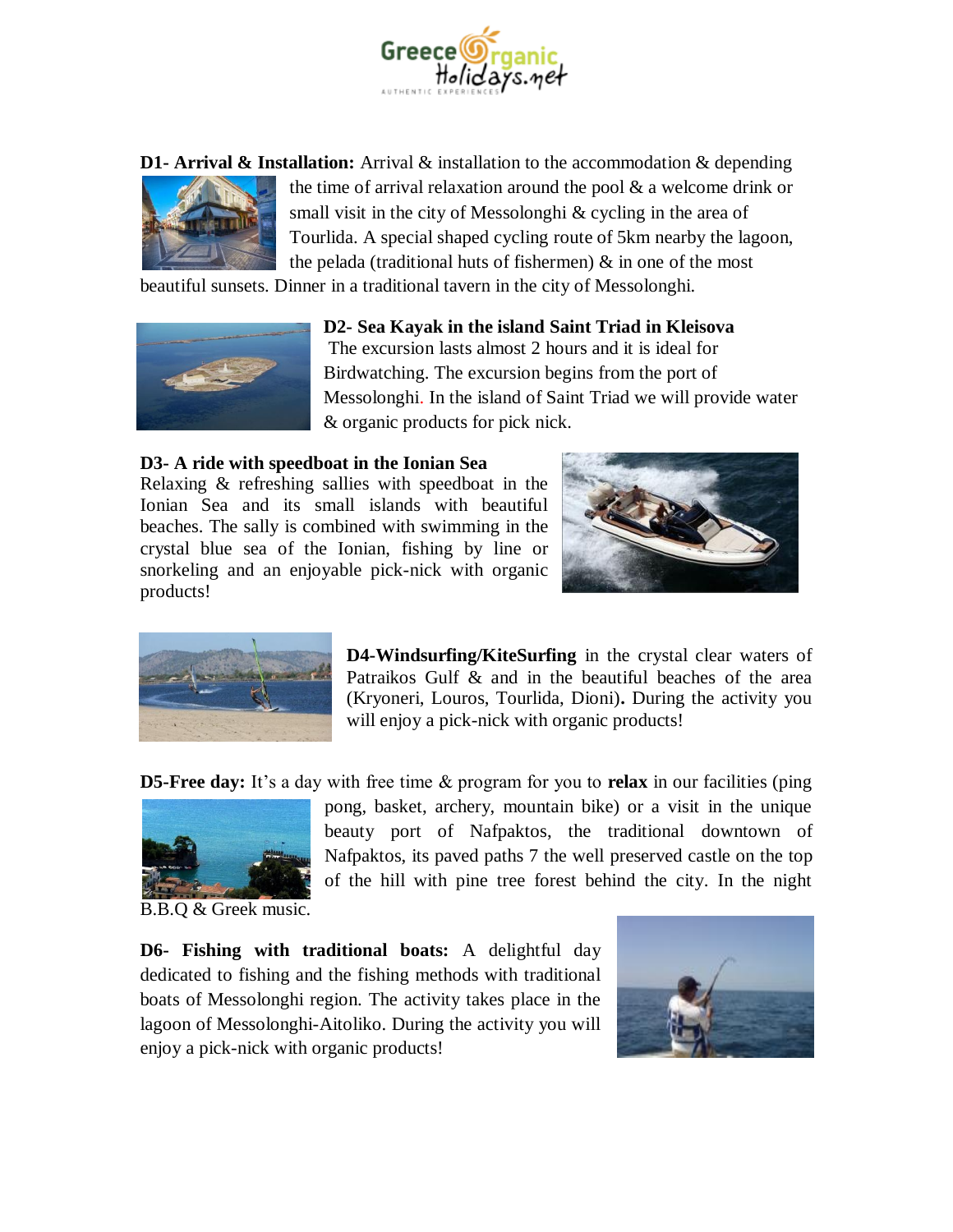**D7- Cycling & Birdwatching:** Cycling around the lagoon & Birdwatching accompanied



by an experienced environmentalist. You will have the opportunity to observe in their natural environment the great variety of birds which the lagoon accommodates in its waters. You will be

informed about their reproduction, their main nutritious habits etc.

## **D8- Departure**

| Prices(Euro/person)                                                                                               | B<br><b>Season</b>  |                                     |                             | <b>Season</b><br>A         |                                     |                             |
|-------------------------------------------------------------------------------------------------------------------|---------------------|-------------------------------------|-----------------------------|----------------------------|-------------------------------------|-----------------------------|
| <b>Accommodation in Bungalows</b>                                                                                 | Two<br>beds<br>room | <b>Three</b><br><b>beds</b><br>room | Four<br><b>beds</b><br>room | Two<br><b>beds</b><br>room | <b>Three</b><br><b>beds</b><br>room | <b>Four</b><br>beds<br>room |
| I) Transportations with your own<br>vehicle                                                                       | 459                 | 410                                 | 380                         | 509                        | 439                                 | 410                         |
| II) Transportation with our vehicle.<br>Includes all transportations (Pickup<br>from --transportation to airport) | 685                 | 636                                 | 606                         | 791                        | 722                                 | 692                         |

| <b>Season</b> A: July $\&$ August         |  |
|-------------------------------------------|--|
| <b>Season B:</b> March-June until October |  |

**In the price included (I) => Seven overnights** in a family bungalow, in one of the units below, breakfast with local organic products, bikes & cycling equipment, Birdwatching & an environmentalist, Sea Kayak equipment  $\&$  a guide, A boat for fishing with fishing equipment and a guide, a sally with speed boat in the Ionian Sea, Windsurfing/Kitesurfing equipment & a trainer, organic products for four pick nicks, a dinner, a B.B.Q, plus taxes**. In the price included (II)**  $\Rightarrow$  All the above, as well all the transportations (Pickup from the airport, daily transportations according the program and transportation to the airport for the departure)

## **Units of accommodation: 1) Socrates Organic Village-Wild Olive**

- **2) Evinos Garden**
- **3) Socrates Organic Village-Kryoneri**



[www.socratesorganicvillage.gr](http://www.socratesorganicvillage.gr/) [www.evinos-garden.gr](http://www.evinos-garden.gr/) [www.organic-village.gr](http://www.organic-village.gr/)